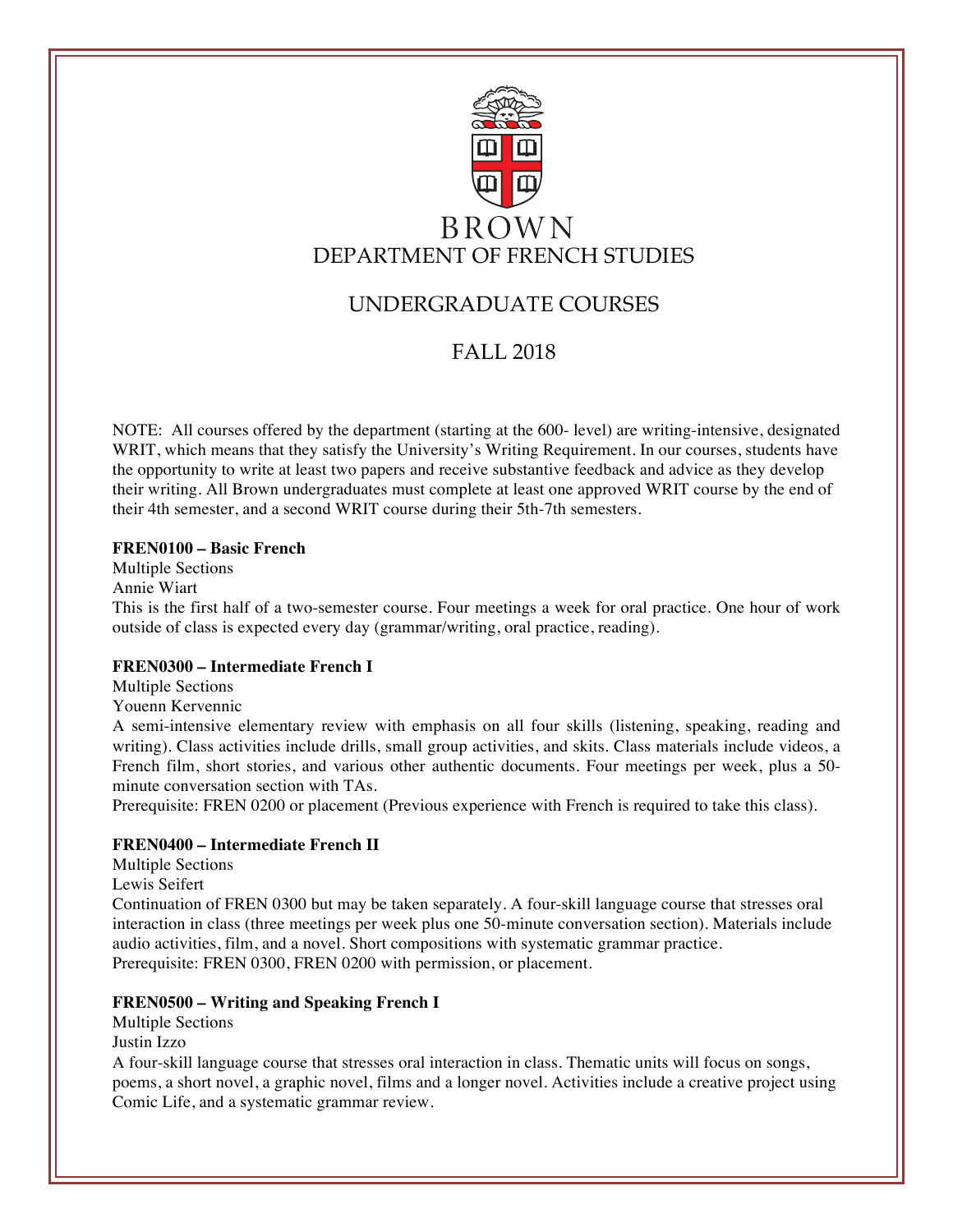Prerequisite: FREN 0400, FREN 0200 with written permission, or placement.

## **FREN0600 – Writing and Speaking French II**

Multiple Sections Stéphanie Ravillon

Prerequisite for study in French-speaking countries. Class time is devoted mainly to conversation and discussion practice. Writing instruction and assignments focus on essays, commentaries, and to a lesser degree, on story writing. Apart from reading assignments for discussion (press articles and literary excerpts), students select two novels to read. WRIT Prerequisite: FREN 0500 or placement.

### **FREN0610 – Writing and Speaking French II: International Relations**

M,W,F 9am – 9 :50am

Maan Alsahoui

Prerequisite for study in French-speaking countries. Continuation of FREN 500. Class time is devoted mainly to conversation and discussion practice. Same level as FREN 0600. This course is designed for students who are interested in international relations. Discussions and writing assignments are related to global politics from French and Francophone perspectives and introduce students to the discourse of international relations in French. WRIT

Prerequisite: FREN 0500.

### **FREN0760A – L'art de la nouvelle**

T,Th 1pm – 2:20pm

Thangam Ravindranathan

What sort of story is the short story? What kinds of possibilities and pressures distinguish it from other forms? Attentive to its contained – and constrained – narrative economy, we shall study a range of examples of the genre, from 19th century realist and fantastic literature (Maupassant, Flaubert, Nerval) to modern French and Francophone texts (Sartre, Beckett, Djebar, Redonnet). Taught in French. FYS WRIT Prerequisites: 5 on Advanced Placement Testing, 700 and above SAT II, or Instructor's Permission

## **FREN1000B – Littérature et culture : Chevaliers, sorcières, philosophes, et poètes**

### T,Th 2:30pm – 3:50pm

Virginia Krause

From the Middle Ages to the Age of Versailles, this course examines 6 foundational moments in French civilization: the Crusades, courtly love, humanism, the witch hunts, Cartesian reason, and the emergence of the autonomous self. Close scrutiny of literary texts and films will provide a window onto French civilization before the Revolution. Readings include medieval epic, Montaigne, and Descartes. In French. WRIT

Prerequisite: a course at the 0600- or 0700-level or equivalent proficiency.

## **FREN1020B – History of Romance Languages**

T,Th 10:30am-11:50am

## Ourida Mostefai, Mercedes Vaquero

The Romance family is one of the most widely-spoken and politically important language families. The aim of this course is to introduce students to the history and linguistic characteristics of the Romance family. Our purpose is to learn the factors that led to the development of modern standard Romance languages, and provide an understanding of Romance structures and their linguistic relationships. The course covers language families; genetic relationships (family trees); typological comparison; internal versus external history; language contact and borrowing; Romance Pidgins and Creoles; Standard language versus dialect; social variation; concepts of Phonetics and Phonology; Morphology; Syntax; Semantics; Lexicon. Taught in English. WRIT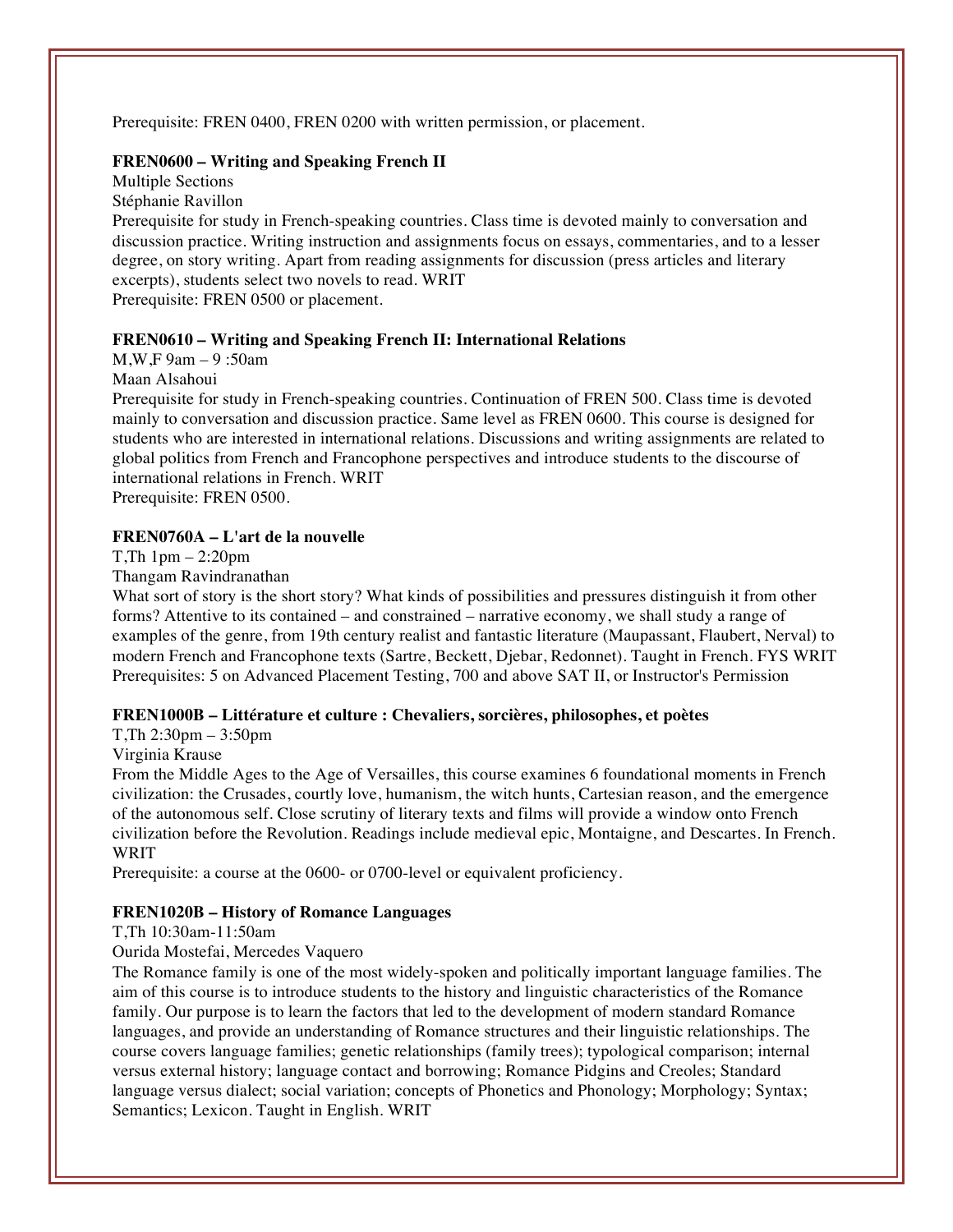## **FREN1210F – L'œuvre romanesque de Marguerite Duras**

T,Th 6:40pm – 8pm David Wills

Starting with her first novels in the 1950s and up until her broad recognition, for The Lover, as France's most renowned female writer of the post-WWII period, Marguerite Duras was involved in profound research into the form and force of novelistic narrative. Our course will examine a representative series of her texts from three different points of view: narrative, writing, femininity. Taught in French. WRIT Enrollment limited to 20.

Prerequisite: a course at the 0600- or 0700-level or equivalent proficiency.

### **FREN1310N – La Pornographie**

T 4pm – 6:30pm

Laura Odello

In 1769, Restif de la Bretonne coined the word pornographe: one who writes (graphein) about prostitution (pornê is the prostitute). It is in literature, then, that what is known today as "pornography" was invented. This course will be dedicated to classics of the pornographic genre (from Sade to Bataille), to pornological essays (by Deleuze or Nancy), and to the political stakes of pornography in contemporary writings (by Despentes or Guibert). We will not forget cinema (with films by Genet or Bonello): if pornography pertains to a compulsion to show everything, what would be the blind spot of its absolute visibility? WRIT

#### **FREN1330A – Fairy Tales and Culture**

M,W,F 11am – 11 :50am

Lewis Seifert

Fairy tales, which occur is almost every culture, encapsulate in (usually) succinct form many of the pressing concerns of human existence: family conflict, the struggle for survival, sexual desire, the quest for happiness, etc. This course explores why writers and readers have been attracted to the fairy-tale form through a study of its key elements and its uses in adult and children's literature, book illustration, and film. Special attention given to French contes de fées, along with North American, English, German, Italian and selected non-Western fairy tales. Discussions and readings in English with French, German, and Italian originals on reserve. WRIT

#### **FREN1410T – L'expérience des réfugiés : déplacements, migrations**

W 3pm – 5:30pm

#### Virginia Krause

An exploration of the experience of refugees and immigrants with two components. The first component consists of close study of the French context from Decolonization up through the current refugee crisis based on literature, film, the press, and critical essays. The second component of this course will give students the opportunity to work with refugee/recent immigrant communities in Providence. This is a community-engaged course requiring substantial commitment beyond the classroom. Taught in French. **WRIT** 

Prerequisite: a course at the 0600- or 0700-level or equivalent proficiency.

#### **FREN1510J –Advanced Oral and Written French: Photographie**

 $T Th 10:30am - 11:50am$ 

Youenn Kervennic

Follows FREN 0600 in the sequence of language courses. Development of oral and written skills via presentation, debate, conversation and discussion on a variety of topics. Through novels, articles, photographs and discussions, this course will explore the world of photography from its beginnings until